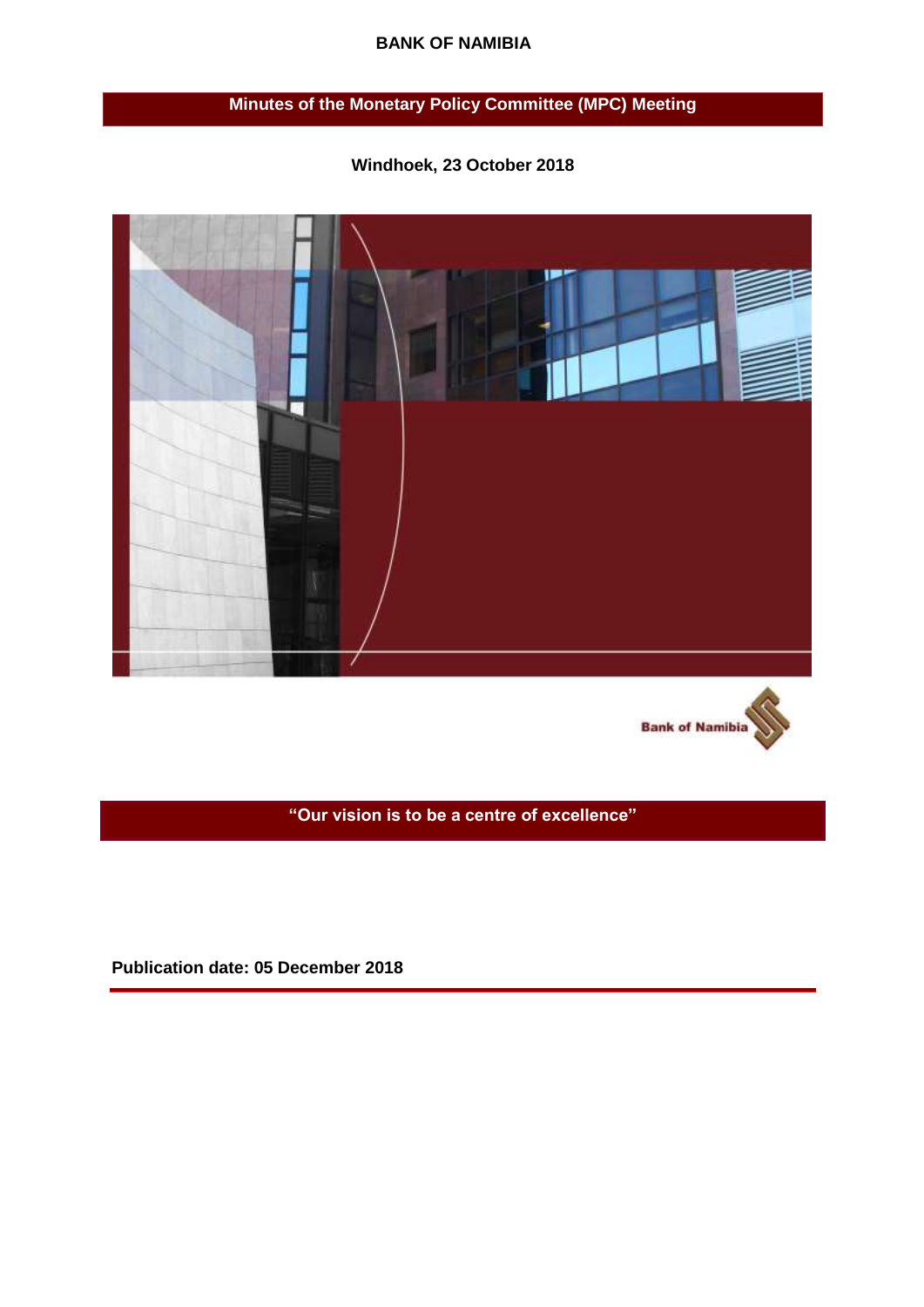## **Minutes of the Monetary Policy Committee (MPC) Meeting held on the 23rd of October 2018**

These are the minutes of the Monetary Policy deliberations at the meeting of the Bank of Namibia MPC held on the 23<sup>rd</sup> of October 2018.

Monetary policy decisions are taken by the MPC in accordance with the Monetary Policy Framework of the Bank of Namibia published in 2008. The MPC meets on a bi-monthly basis and the minutes of its meetings are released on the day following the next MPC meeting. The minutes are also available on the website of the Bank at: [http://www.bon.com.na.](http://www.bon.com.na/)

#### **MPC MEMBERS PRESENT**

| lipumbu Shiimi           | Governor (Chairperson)                       |
|--------------------------|----------------------------------------------|
| Ebson Uanguta            | <b>Deputy Governor</b>                       |
| Emile Van Zyl            | Technical Advisor: Governor's Office         |
| Emma Haiyambo            | Director: Strategic Communications & FSD     |
| <b>Florette Nakusera</b> | Director: Research Department (RD)           |
| Nicholas Mukasa          | Director: Financial Markets Department (FMD) |
| Johan van den Heever     | <b>Technical Advisor: RD</b>                 |

#### **APOLOGIES**

None

#### **OTHERS PRESENT**

Israel Zemburuka (Deputy Director: Corporate Communications); Sanette Schulze Struchtrup (Deputy Director: RD); Helvi Fillipus (Deputy Director: FMD); Gerson Kadhikwa (Technical Expert: RD); Christian Phillipus (Senior Economist: RD); Rehabeam Shilimela (Senior Economist: RD); Mukela Mabakeng (Senior Economist: RD); Reinhold Kamati (Senior Economist: RD); Grace Hamauka (Senior Economist: RD).

#### **SECRETARY**

Victoria Manuel (Economist: RD)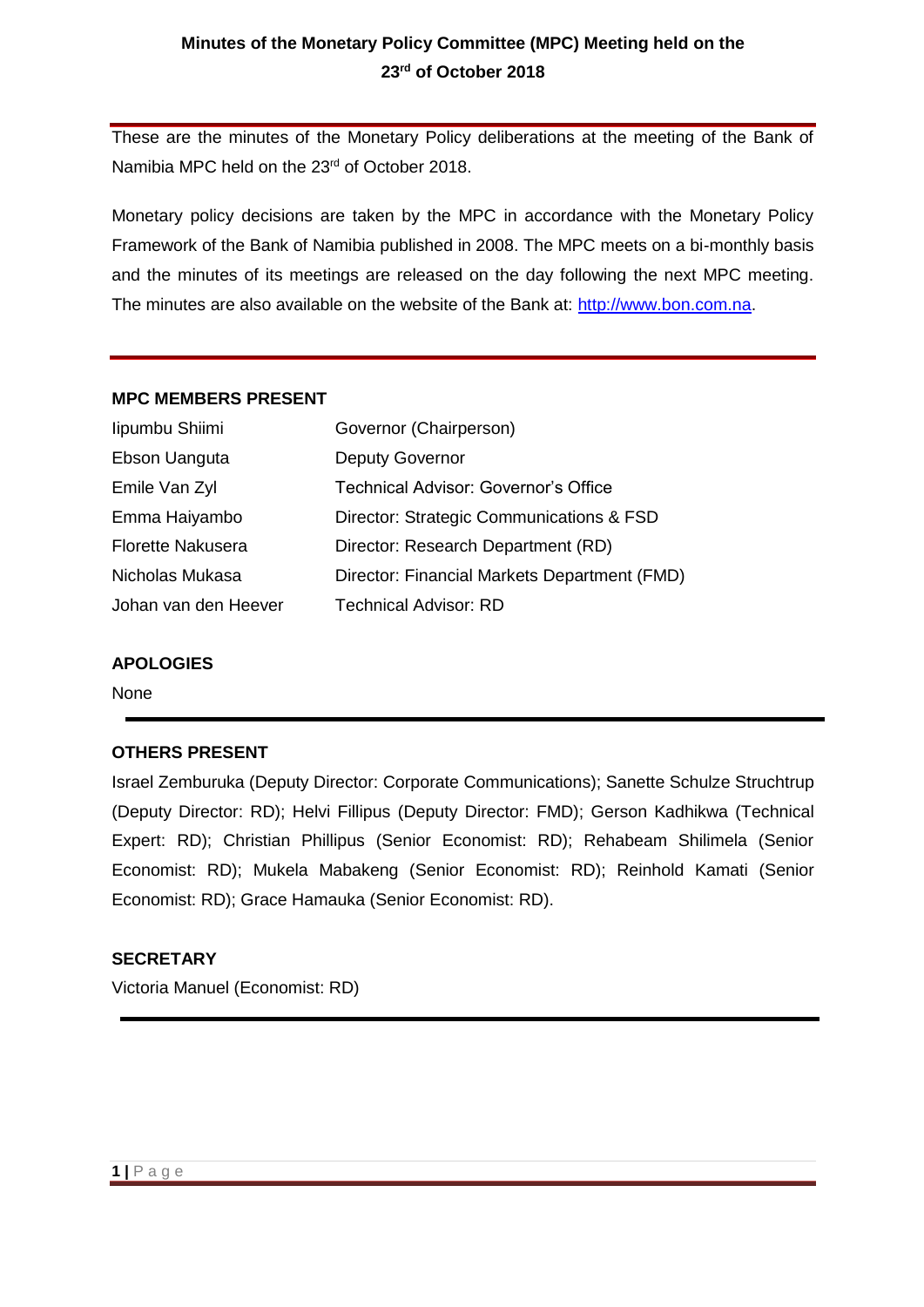**1. As usual reporting on economic developments was split into an international and a domestic component. Firstly, a report on global economic developments was presented to the MPC members.** 

### **GLOBAL ECONOMY**

- **2. The MPC was informed that economic growth in most key Advanced Economies (AEs) improved, while that of key Emerging Market and Developing Economies (EMDEs) presented a mixed picture during the second quarter of 2018**. Economic growth in AEs improved during the second quarter of 2018, compared to the preceding quarter. Stronger growth in AEs was driven by the United States (US), United Kingdom (UK) and Japan, while the Euro Area slowed, partly due to slower rates of expansion in GDP for Italy, Spain, Austria and Latvia. Growth in the AEs is projected to improve marginally to 2.4 percent in 2018, from the revised growth rate of 2.3 percent in 2017. Economic growth among the EMDEs presented a mixed picture during the second quarter of 2018. GDP growth improved in Russia and India, but slowed in Brazil, China and South Africa. For 2018 as a whole, economic growth in the EMDEs is projected to remain steady at 4.7 percent.
- **3. The MPC also noted that the global economic growth rate is projected to remain steady in 2018, unchanged from the 2017 growth rate**. Global real GDP is projected to grow by 3.7 percent in 2018, in line with the previous year's outcome. The MPC was further updated about risks to the global outlook, which include amongst others, rising trade barriers, tighter financial market conditions, possibly lower asset prices and sharp exchange rate movements.
- **4. The MPC was informed that inflation rates in the monitored AEs and EMDEs varied during August 2018**. Among the AEs, inflation rate declined in the US and the Euro area while it picked up in Japan and UK during August 2018. In the EMDEs, inflation rates declined in Brazil, South Africa, Angola and India, but increased in China and Russia during the same period.
- **5. International crude oil price declined while uranium prices picked up during September 2018.** The price of Brent crude oil increased from US\$73.10 per barrel in August 2018 to US\$78.90 in September 2018. The increase was due to reduced supply by key oil producers and escalating geopolitical risks. The uranium spot price,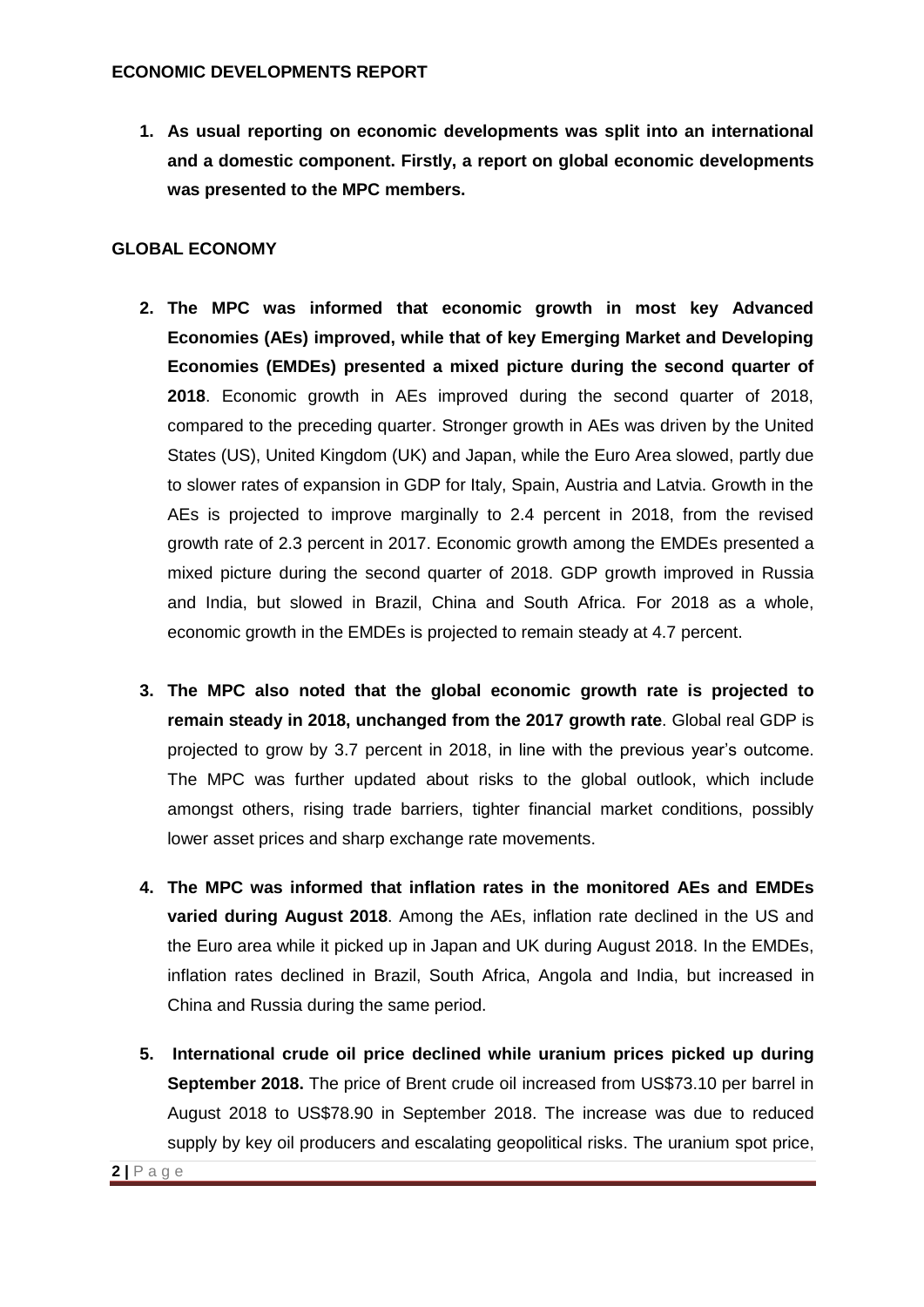however, continued with its gradual pickup, trading at an average price of US\$27.30 per pound during September 2018, from US\$25.78 per pound reported in the previous MPC meeting in August. The pickup in uranium prices is partly due to an indefinite extension of the shutdown of one of the largest uranium mines in Canada.

- **6. The MPC also noted that since the last MPC meeting in August 2018, monetary policy stances were maintained amongst the monitored AEs and EMDEs except for the US and Russia.** Most central banks in both the AEs and EMDEs left their policy rates unchanged at their monetary policy committee meetings since mid-August 2018, except for the US and Russia whose central banks raised their key policy rates in September 2018.
- **7. In summary, the MPC deliberated and noted the recent developments in the global economy, including the risks to the global outlook.** The MPC members reflected on the recent downward revision of the global economic outlook, global risks that are intensifying and the global debt level which is escalating rapidly. The MPC members were of the view that the global economic fundamentals that were driving growth are now weaker than before, and these risks may affect the regional economic developments including those in Namibia.

#### **DOMESTIC ECONOMY**

- **8. A report on the developments in the domestic economy was presented to the MPC.**
- **9. The MPC noted that domestic economic activity remained weak during the first eight months of 2018, compared to the corresponding period of 2017.** Economic activity in sectors such as agriculture and wholesale and retail trade continued to decline during the first eight months of 2018. The decline in agriculture is attributed to lower livestock marketed, while the decline in wholesale and retail trade is mainly due to low domestic demand arising from the weak domestic economy. On the contrary, activity in the mining, transport and communication sectors, improved during the same period. The improvement in the mining sector is mainly due to increased production of diamonds, uranium and zinc concentrate, while the increase in cargo volumes and the value addition for the communication subsector contributed to growth in the transport and communication sector.